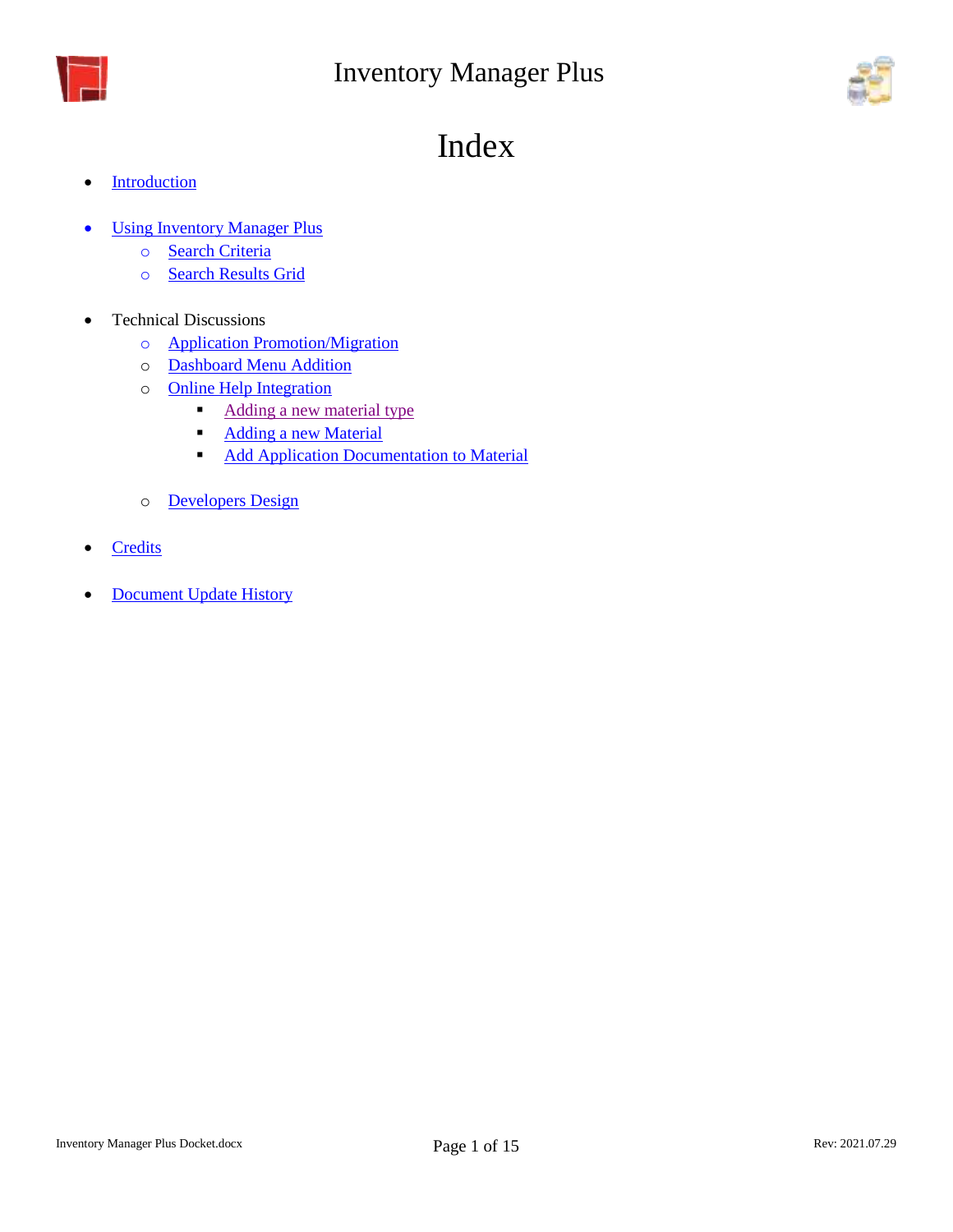



### <span id="page-1-0"></span>Introduction

While the Inventory Manager application is quite useful in entering and tracking inventory it can be a little difficult locating existing inventory. The Inventory Manager Plus application is a modification of the Inventory Manager with a section dedicated to locating inventory(Material Search).



The Inventory Manager Plus application is accessed from the main Dashboard under | Main Menu | ADHS Tools | Inventory Manager Plus |. When selected the Inventory Manager Plus tab will open and appears similar to the screen shot below.

### STARLiMS Application – Main Dashboard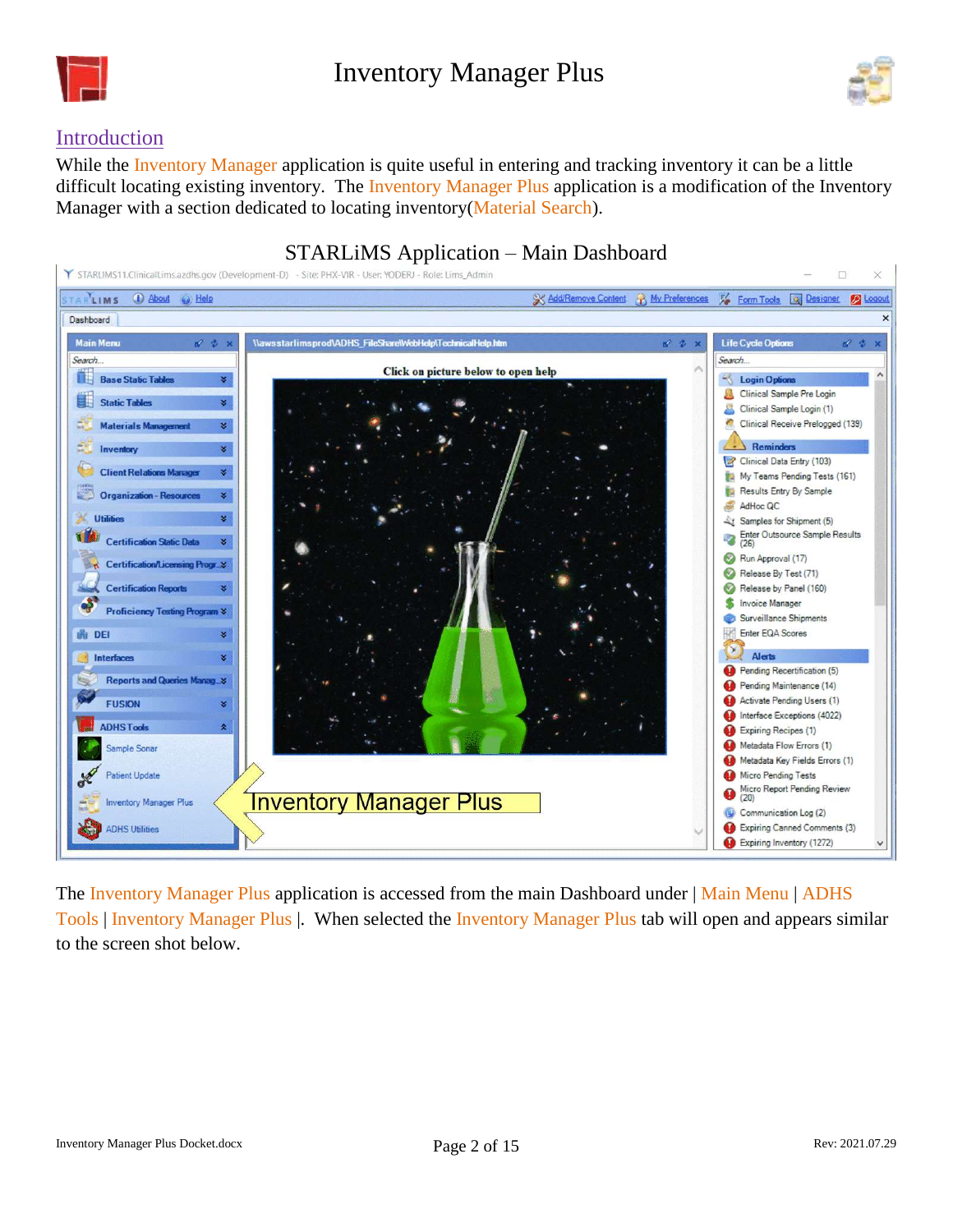



### Using Inventory Manager Plus

## ADH Inventory Manager Plus application

| 1) About @ Help<br><b>STARLIMS</b>                                                                                                             | My Preferences K Form Tools Q Designer M Logout                                                                        |
|------------------------------------------------------------------------------------------------------------------------------------------------|------------------------------------------------------------------------------------------------------------------------|
| Dashboard<br>Inventory Manager Plus                                                                                                            | $\times$<br>01                                                                                                         |
| -Material Search                                                                                                                               |                                                                                                                        |
| Total Amount: 200.00<br>myAccess myInventory<br>This Dept<br>$\Box$ Inventory                                                                  | <b>III</b> Labels<br><b>Reports</b><br>Materials Count 23                                                              |
| <b>MATNAME</b><br><b>Inventory Locations</b><br>Test                                                                                           | Material Type DEPT<br>Material Code<br>۸                                                                               |
| 0.85% Sterile Saline<br>BAC Department<br>0.85% Sterile Saline                                                                                 | 85% Sterile Saline<br>-Retired                                                                                         |
| Type<br><b>Search Criteria</b><br>PHX-BAC<br>0.85% Sterile Saline (BT)                                                                         | Reagent<br>0.85% Sterile Saline                                                                                        |
| Name/Code/Synonym like<br><b>BT</b> Department<br>1x Sterile PBS<br>PHX-BT                                                                     | -Retired Search, Results Scrid <sup>line (BT)</sup>                                                                    |
| Sterile<br>4% Sterile NaOH<br>PHX-CRIME                                                                                                        | 4% Sterile NaOH<br>Reagent<br>PHX-TB                                                                                   |
| PBS (non-sterile)<br>PHX-EM<br>Search<br>Sterile DI H20 (TB)                                                                                   | -Retired<br>PBS (non-sterile)<br>Sterile DI H20 (TB)<br>-Retired                                                       |
|                                                                                                                                                |                                                                                                                        |
| <b>Inventory List</b>                                                                                                                          | <b>Total Inventory</b>                                                                                                 |
| Add From Supplier X Delete & Add COA View COA X Remove COA<br>Samples                                                                          | HD<br>2019-01-17<br>Receive Date:<br>Supplier Code:                                                                    |
| Default UPC Code<br><b>STARDOCID</b><br>Inventory ID Lot #<br>Opened Date                                                                      | 711/21/2019<br>同一<br>Purchase Order:<br>Expire Date:                                                                   |
| 428218<br>16636<br>429386<br>16637                                                                                                             | # Of Items Received: 4<br>Invoice Number:                                                                              |
|                                                                                                                                                | Amount Left:<br>80.00<br>Item Size:<br>20.00<br>Tube<br>Tube                                                           |
|                                                                                                                                                |                                                                                                                        |
|                                                                                                                                                |                                                                                                                        |
| Locations                                                                                                                                      | <b>Standard Amount</b>                                                                                                 |
| Contents (2) Change Location (2) Change Quantity (3) Modify (2) Dispose [31] Storage Details A. Quarantin and Add Analytes (2) Delete Analytes | $\boxdot$ Persistent<br>Selection                                                                                      |
| Modif   Locat   Locat   Status   In Possession Of   # Items   Amount Left   Unit                                                               | Test Name   Analyte   Amount   Units   Low   High                                                                      |
| PHX- Rele<br><b>Identical to Inventory Manager</b><br><b>N</b> V 61                                                                            |                                                                                                                        |
|                                                                                                                                                |                                                                                                                        |
|                                                                                                                                                |                                                                                                                        |
|                                                                                                                                                |                                                                                                                        |
|                                                                                                                                                |                                                                                                                        |
| <b>Inventory History</b>                                                                                                                       |                                                                                                                        |
| Alert Level                                                                                                                                    |                                                                                                                        |
| Date<br>Changed By<br>Reason<br>Add<br>$\blacktriangleright$ 1/17/2019<br><b>SCHUESR</b><br>N/A - Review Translation                           | In Possession Of   Amount<br>Unit Code # Items<br>I # Pack<br>Balance<br>0.000<br>80.00<br>$\theta$<br>$\circ$<br>Tube |
| 1/17/2019<br><b>SCHUESR</b><br>N/A - Review Translation<br>Tube                                                                                | 80,000<br>80.00<br>$\vert 4 \vert$<br>Tube<br>$\mathbb{1}$                                                             |
|                                                                                                                                                |                                                                                                                        |
|                                                                                                                                                |                                                                                                                        |
|                                                                                                                                                |                                                                                                                        |
|                                                                                                                                                | <b>III</b>                                                                                                             |

As noted earlier, this application is identical to the Inventory Manager with the exception of the Materials Search section at the top of the form. In this document we focus on the additional functionality and refer the user to the STARLiMS documentation for the Inventory Manager application.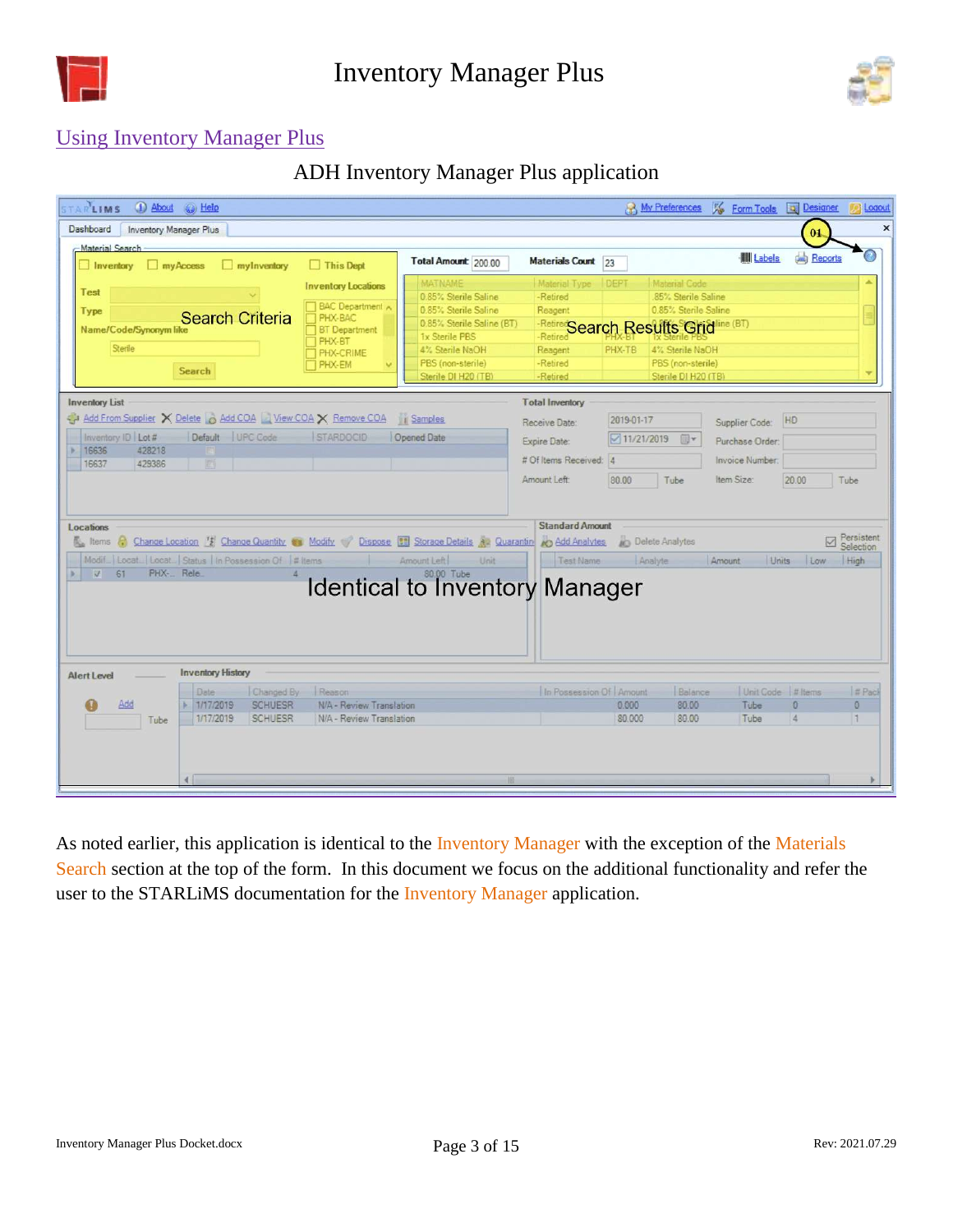



### Materials Search Section

| Material Search<br>myAccess<br>myInventory<br>Inventory | <b>This Dept</b>                                         | Total Amount 800                               | <b>Materials Count</b>        |         | <b>III</b> Labels<br>Reports                  |  |
|---------------------------------------------------------|----------------------------------------------------------|------------------------------------------------|-------------------------------|---------|-----------------------------------------------|--|
| Test<br>2019 Novel Coronavirus rRT-PCR<br>$\checkmark$  | <b>Inventory Locations</b>                               | <b>MATNAME</b><br>MGP 96 External Lysis Buffer | Material Type DEPT<br>Reagent | PHX-VIR | Material Code<br>MGP 96 External Lysis Buffer |  |
| Type<br>$\checkmark$                                    | PHX-BAC<br>$\land$<br>PHX-BT                             | MGP 96 Small Volume Kit                        | <b>Testing Kit</b>            | PHX-VIR | MGP 96 Small Volume Kit                       |  |
| Name/Code/Synonym like<br>Search                        | PHX-CRIME<br>PHX-EM<br>PHX-SER<br>PHX-TB<br>$\checkmark$ |                                                |                               |         |                                               |  |

Online Help is accessed by selecting the  $\bullet$  icon located in the top left of the screen. When selected this PDF document should appear.

#### Search Criteria

The left half of the Materials Search section (Search Criteria) is dedicated to presenting the user with various search criteria they can use to locate the material of interest and executing the search for the material. All search criteria are optional and additive.

The following search criterion is available to the user:

- Checkboxes along the top include the following:
	- o Inventory checkbox Search results will only include items with an active inventory.
	- o myAccess checkbox– Search results will only include items that the current user has access too.
	- $\circ$  Inventory Manager Plus checkbox Search result will only include items the current user has added inventory for.
	- o This Dept checkbox. Search results will only include items with inventory associated with the department the user is currently logged into.
- Test selection box Search results will only include materials that have been associated with the selected test.
- Type selection box Search results will only include materials of the type that has been selected.
- Name/Code/Synonym like textbox This very flexible box is used to enter text for matching Material Name, Material Code and/or Material Synonym. Search against these fields is not case sensitive, and utilizes wild cards both before and after the text you have entered. For example if you has entered "Sterile" in the text box and performed a search, matches would include:
	- o 0.85% Sterile Saline
	- o 1x Sterile PBS
	- o PBS (non-sterile)
	- o Sterile DI Water
	- o Any other material Name, Code or Synonym that contains Sterile text within it.
- Inventory Locations list box Search results will be restricted to materials that are associated with the department(s) checked.

Once all selection criteria has been entered, selection of the [Search] button will retrieve all materials that match the selected criteria. Result from the search will appear in the Search Results Grid.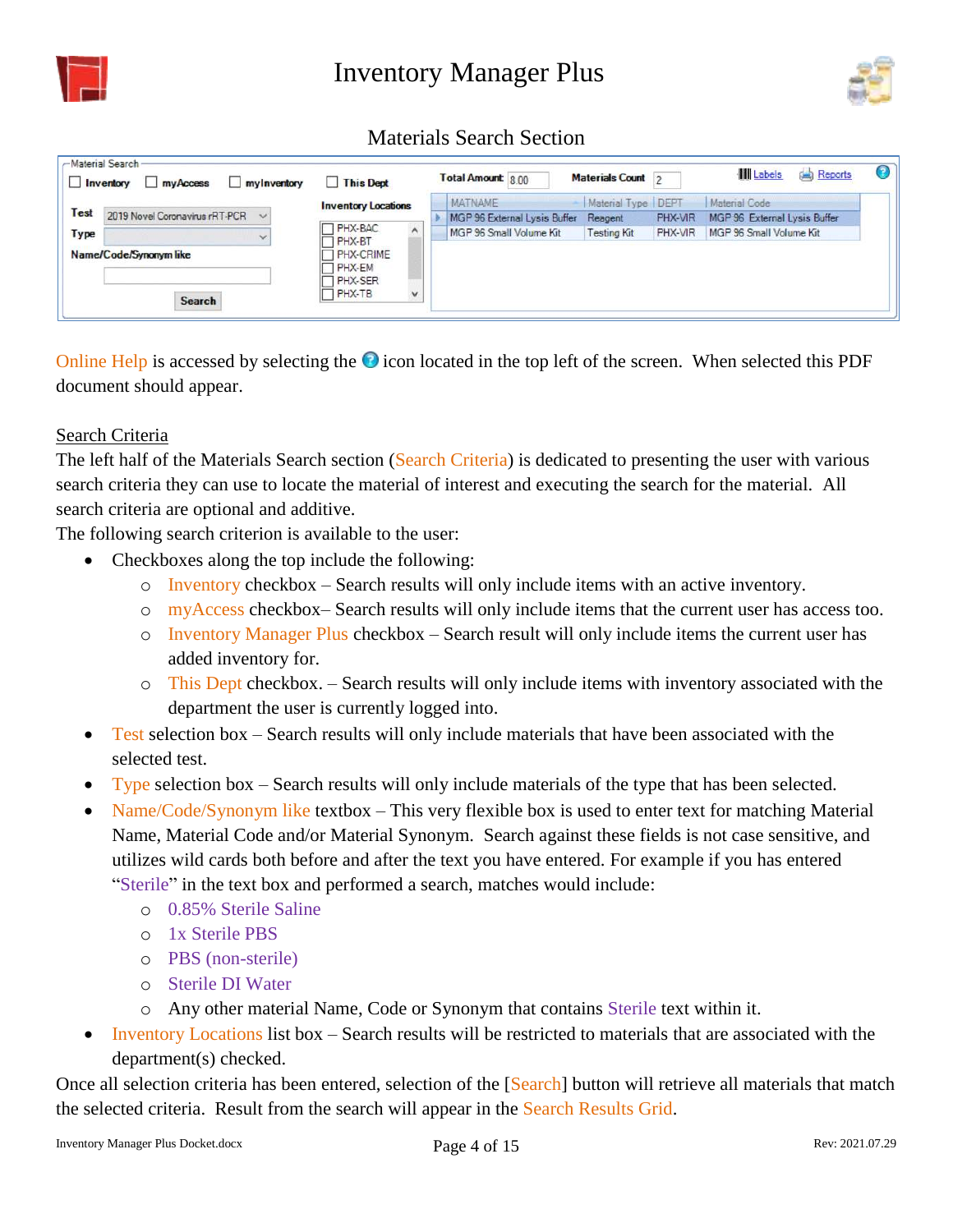



### Materials Search Section

| Inventory | Material Search<br>my Access | mylnventory | This Dept                      | Total Amount 2.00         | Materials Count 31 |         | <b>III</b> Labels<br>(in) Reports | $\bullet$ |
|-----------|------------------------------|-------------|--------------------------------|---------------------------|--------------------|---------|-----------------------------------|-----------|
|           |                              |             | <b>Inventory Locations</b>     | MATNAME                   | Material Type      | IDEPT   | Material Code                     | ×         |
| Test      |                              |             |                                | Sterile DI H2O 2mL tubes  | -Retired           |         | Sterilie DI H2O 2mL tubes         |           |
| Туре      |                              |             | <b>BAC Department A</b>        | Sterile DI H2O- 4.5 mL    | Reagent            | PHX-TB  | Sterile DI H2O- 4.5 mL            |           |
|           |                              |             | PHX-BAC                        | Sterile DI Water          | Reagent            | PHX-BAC | Sterile DI Water                  |           |
|           | Name/Code/Synonym like       |             | <b>BT Department</b><br>PHX-BT | Sterile DI water          | -Retired           | PHX-BAC | Sterile DI water                  |           |
|           | Sterile                      |             | <b>PHX-CRIME</b>               | Sterile DI Water 2mL      | Reagent            | PHX-BAC | Sterile DI Water 2mL              |           |
|           |                              |             | PHX-EM<br>v                    | Sterile Saline (TB)       | Reagent            |         | Sterile Saline (TB)               |           |
|           | <b>Search</b>                |             |                                | Sterile Saline 0.85% (BT) | -Retired           |         | Sterile Saline 0.85% (BT)         | ÷         |

### <span id="page-4-0"></span>Search Results Grid

The Search Results grid is where the list of Materials that meet the provided Search Criteria will appear. This grid contains the following columns:

- MATNAME Material Name.
- Material Type Material Type classification assigned to the material.
- Location Inventory Location for material.
- **DEPT** Department the material has been associated with.
- Material Code Material Code assigned the item.

Selection of any row in the Search Results grid will cause the information for the material to be filled out in the remainder of the form.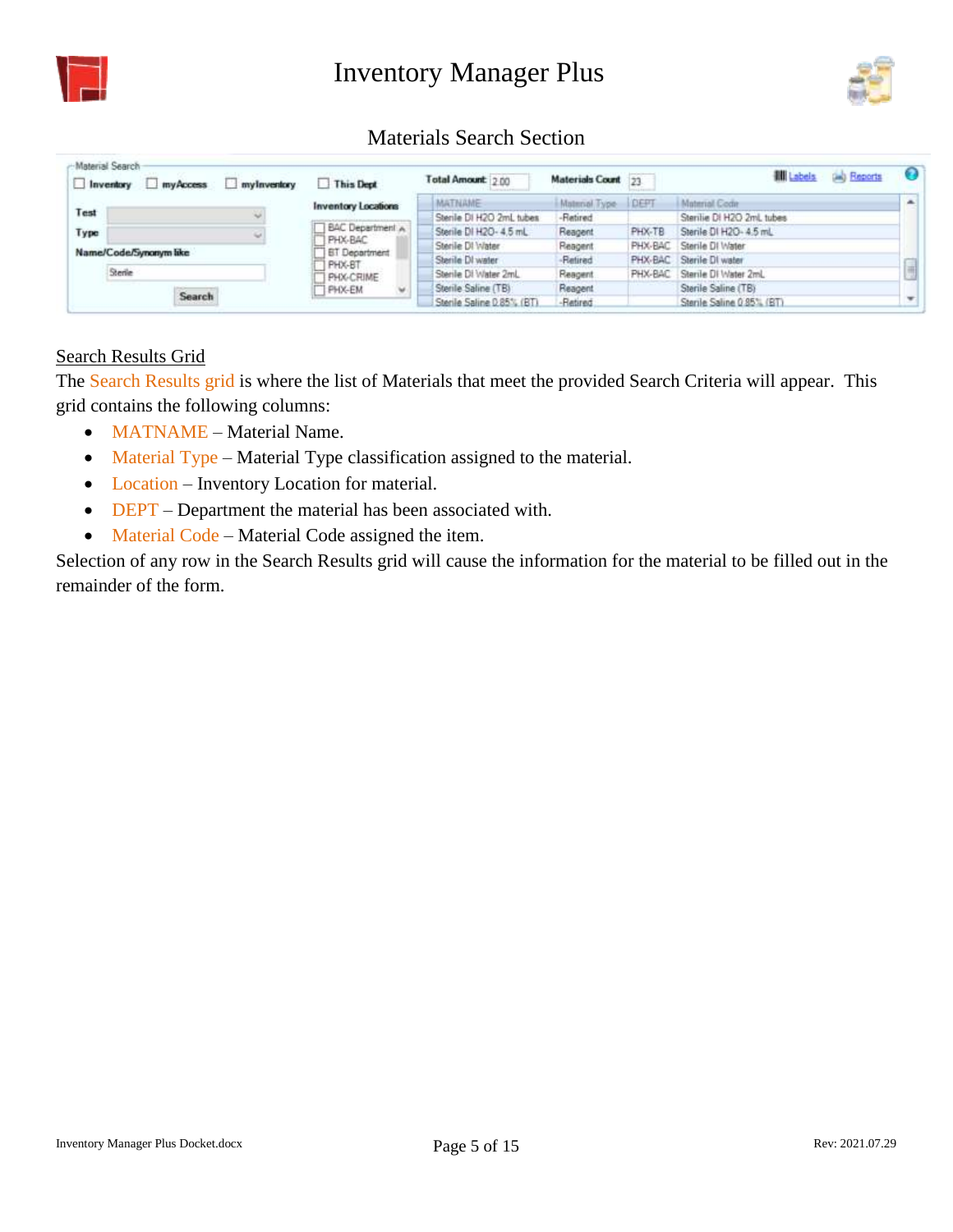



# Technical Discussions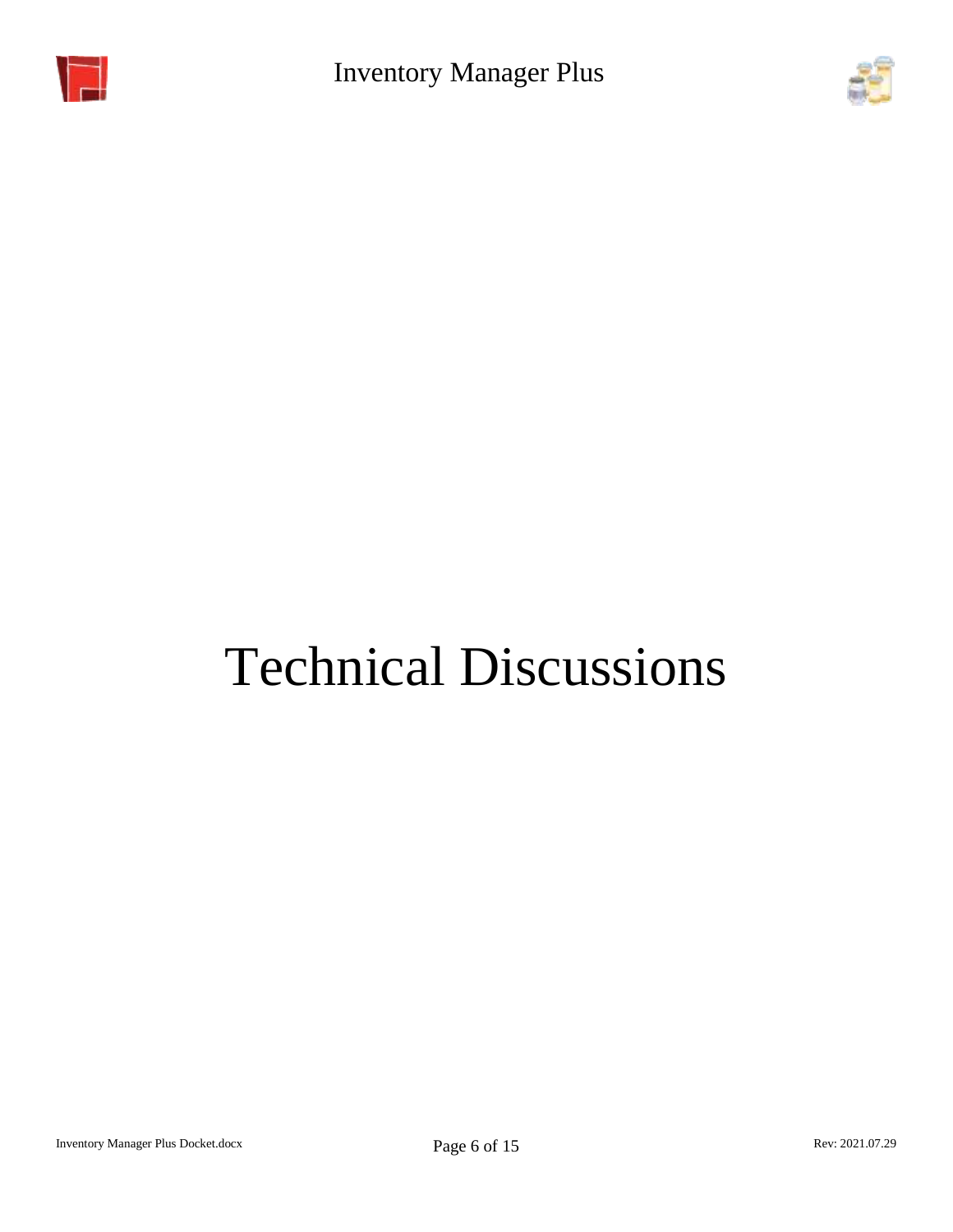



### <span id="page-6-0"></span>Application Promotion/Migration

The following information is provided for promoting/migrating the Inventory Manager Plus to a different environment or system.

| The following components will be exported |                 |                       |
|-------------------------------------------|-----------------|-----------------------|
| Component Name                            | Component Notes | Applications          |
| Export package                            |                 |                       |
| Applications                              |                 | Server<br>Scripts     |
| ADHS LIMS                                 |                 |                       |
| ADHS_InventoryManagerPlus                 |                 | <b>Client Scripts</b> |
| XFD Forms                                 |                 |                       |
| InventoryManagerPlus                      |                 | Data                  |
| <b>HTML Forms</b>                         |                 | Sources               |
| Phone Forms                               |                 |                       |
| Tablet Forms                              |                 | <b>Reports</b>        |
| Server scripts                            |                 |                       |
| Client scripts                            |                 | <i>Images</i>         |
| Data sources                              |                 |                       |
| uds Get_TotalAmount of Material           |                 | Tables                |
| ud ds_GetMaterialList                     |                 |                       |
| uids inventoryLocations                   |                 | <b>PMDOs</b>          |
| uds_MaterialTypes                         |                 |                       |
| uds_TestList<br>Attachments               |                 |                       |
| Attachments                               |                 |                       |
| XFD Forms                                 |                 |                       |
| <b>HTML</b> Forms                         |                 |                       |
| Phone Forms                               |                 |                       |
| Tablet Forms                              |                 |                       |
| Server scripts                            |                 |                       |
| <b>Client scripts</b>                     |                 |                       |
| 35 Open Attachments                       |                 |                       |
| Data sources                              |                 |                       |
| Client scripts                            |                 |                       |
| Images                                    |                 |                       |
| ADHS                                      |                 |                       |
| ADHS_Logo                                 |                 |                       |
| $Heip2_16k16$                             |                 |                       |
| InventoryManagerPlus                      |                 |                       |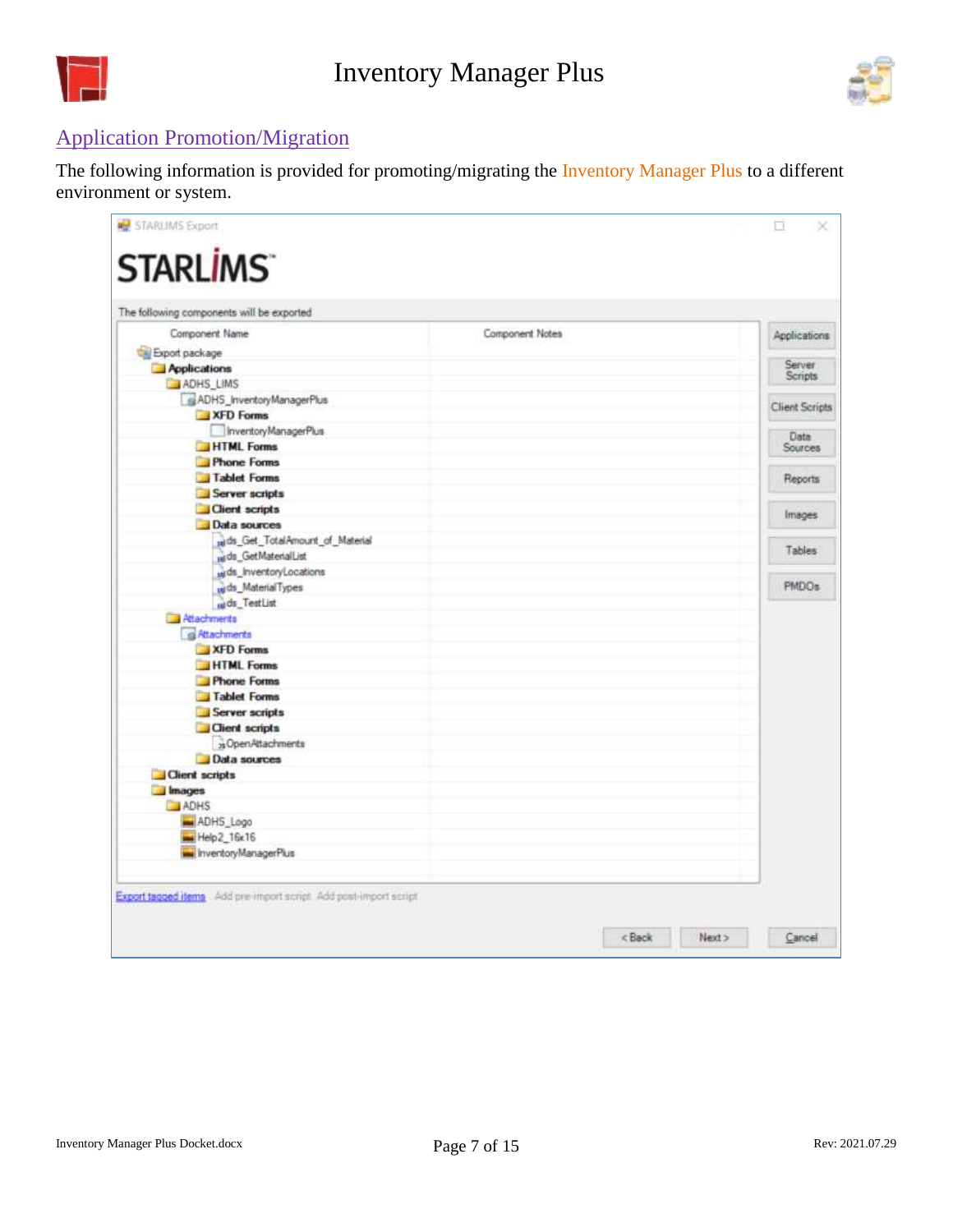



### Project Package Elements

| <b>Class</b>            | <b>Element</b>                   | <b>Description</b>            | Path                                                    |
|-------------------------|----------------------------------|-------------------------------|---------------------------------------------------------|
| Application: Form       | <b>InventoryManagerPlus</b>      | Main Application Form         | Applications   ADHS_LIMS                                |
|                         |                                  |                               | ADHS_InventoryManagerPlus   XFD Forms                   |
|                         |                                  |                               | InventoryManagerPlus                                    |
| <b>Application Form</b> | <b>InventoryManagerPlus_ADHS</b> | <b>Custom Application for</b> | Do not use this form. Use InventoryManagerPlus form.    |
|                         |                                  | <b>ADHS</b>                   | This customized form for ADHS only.                     |
| Application:            | ds_Get_TotalAmount_of_Material   | Calc Quantity of material.    | Applications   ADHS LIMS   ADHS                         |
| DataSource              |                                  |                               | InventoryManagerPlus   Data Sources                     |
|                         |                                  |                               | ds_Get_TotalAmount_of_Material                          |
| Application:            | ds GetMaterialList               | Materials datasource for      | Applications   ADHS_LIMS   ADHS_                        |
| DataSource              |                                  | datagrid.                     | InventoryManagerPlus   Server scripts                   |
|                         |                                  |                               | ds_GetMaterialList                                      |
| Application             | ds_Inventory_List                | <b>Inventory List Panel</b>   | Applications   ADHS_LIMS   ADHS_                        |
| Datasource              |                                  | Datasource                    | InventoryManagerPlus   Server scripts                   |
|                         |                                  |                               | ds_Inventory_List                                       |
| Application             | ds_InventoryLocations            | Datasource for Inventory      | Applications   ADHS_LIMS                                |
| Datasource              |                                  | <b>Storage Locations</b>      | ADHS_InventoryManagerPlus   Data Sources                |
|                         |                                  |                               | ds_InventoryLocations                                   |
| Application:            | ds MaterialTypes                 | Material Type datasource      | Applications   ADHS_LIMS   ADHS_                        |
| DataSource              |                                  | for Type selection box        | InventoryManagerPlus   Data Sources                     |
|                         |                                  |                               | ds_MaterialTypes                                        |
| Application:            | ds_TestList                      | Material Type datasource      | Applications   ADHS_LIMS   ADHS_                        |
| DataSource              |                                  | for Test selection box        | InventoryManagerPlus   Data Sources   ds_TestList       |
| <b>Client Script</b>    | <b>OpenAttachements</b>          | Open Online Help PDF          | Applications   Attachments   Client Scripts             |
|                         |                                  | doc                           | <b>OpenAttachments</b>                                  |
| Image: Group            | <b>ADHS_Logo</b>                 | <b>Icon for ADHS Tools</b>    | Images   ADHS   ADHS_Logo                               |
| Icon                    |                                  | Group                         |                                                         |
| Image: Help Icon        | <b>Help2</b> 16x16               | Help icon                     | $\vert$ Images $\vert$ ADHS $\vert$ Help2_16x16 $\vert$ |
| Image: Form             | <b>Inventory Manager Plus</b>    | Shortcut icon for             | Images   ADHS   Inventory Manager Plus                  |
| Background              |                                  | application                   |                                                         |

### <span id="page-7-0"></span>Dashboard Menu Addition

The following information is provided for adding the Inventory Manager Plus to a menu in the main form using the Part Designer.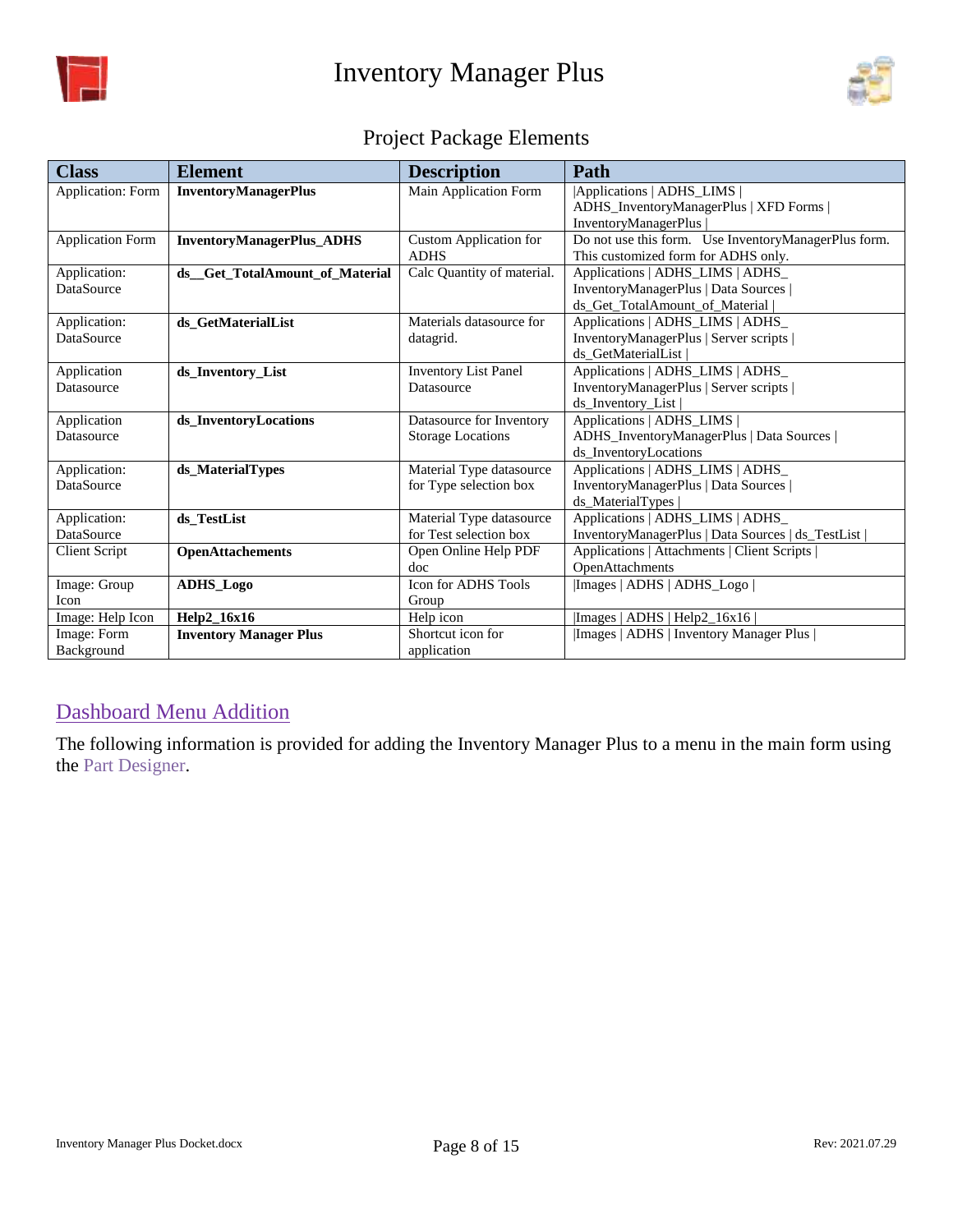



| Select Mode                                                                                                                                                                                                                                                                                                                                                                                                                                                                                                                                                                                                                                                                                                                                                                                                                                                                                                                               |                                                                                                                                                                                                                                                                                                                                                                                                                                                                                                                                                                                                                                                                                                                                                                                                                                                                  |                 |
|-------------------------------------------------------------------------------------------------------------------------------------------------------------------------------------------------------------------------------------------------------------------------------------------------------------------------------------------------------------------------------------------------------------------------------------------------------------------------------------------------------------------------------------------------------------------------------------------------------------------------------------------------------------------------------------------------------------------------------------------------------------------------------------------------------------------------------------------------------------------------------------------------------------------------------------------|------------------------------------------------------------------------------------------------------------------------------------------------------------------------------------------------------------------------------------------------------------------------------------------------------------------------------------------------------------------------------------------------------------------------------------------------------------------------------------------------------------------------------------------------------------------------------------------------------------------------------------------------------------------------------------------------------------------------------------------------------------------------------------------------------------------------------------------------------------------|-----------------|
|                                                                                                                                                                                                                                                                                                                                                                                                                                                                                                                                                                                                                                                                                                                                                                                                                                                                                                                                           |                                                                                                                                                                                                                                                                                                                                                                                                                                                                                                                                                                                                                                                                                                                                                                                                                                                                  |                 |
| <b>O HTML</b><br>C Phone<br>® XFD<br><b>O</b> Tablet                                                                                                                                                                                                                                                                                                                                                                                                                                                                                                                                                                                                                                                                                                                                                                                                                                                                                      | C Export C Import<br><b>Delete Group</b>                                                                                                                                                                                                                                                                                                                                                                                                                                                                                                                                                                                                                                                                                                                                                                                                                         | Defete Hem-     |
| O Phone Offine<br>O Tablet Offine                                                                                                                                                                                                                                                                                                                                                                                                                                                                                                                                                                                                                                                                                                                                                                                                                                                                                                         | Item Type:<br>A V<br>Mant<br>Position:<br>i4<br>o<br>bern                                                                                                                                                                                                                                                                                                                                                                                                                                                                                                                                                                                                                                                                                                                                                                                                        |                 |
| (ii) (Base Static Tables) Base Static Tables<br>E E [Static tables] Static Tables<br>[5] [Materials Management] Materials Management<br>(ii) - [Invertory] Invertory<br>El Clert Relations manager] Client Relations Manager<br>El Chganization - Resource Manager Crganization - Resources<br>iii X [Lhitties] Lhitties<br>ii) alle (CertificationStaticData) Certification Static Data<br>Li- L. (Cettfication/Licensing Program) Certification/Licensing Program<br>[8] [6] Certification Reports] Certification Reports<br>Proficiency Testing Program] Proficiency Testing Program<br><b>H-M DESDEL</b><br>(ii) and Timberfaces Interfaces<br>Fleports and Queries Management) Reports and Queries Management<br>iii # (Fusion) FUSION<br>El-W (ADHS Tools) ADHS Tools<br>[Sample Sonar] Sample Sonar<br>Patient Update] Patient Update<br>Invertory Manager Plus) Invertory Manager Plus<br><b>YO [ADHS Utilizes] ADHS Utilizes</b> | TARLIMS<br><b>Add Group</b><br>Add Item<br>Item Name:<br>Inventory Manager Plus<br>mage.<br>No image<br>48<br>Captions<br>Language ID Caption<br>AR.<br>Inventory Manager Plus<br>D.<br>CHS<br>Inventory Manager Plus<br>CHT<br>Inventory Manager Plus<br><b>ENG</b><br>Inventory Manager Plus<br>FIN<br>Inventory Manager Plus<br>FR.<br>Inventory Manager Plus<br>GER<br>Inventory Manager Plus<br>HEB<br>Imventory Manager Plus<br>IBR<br>Inventory Manager Plus<br>em Set Text Calculation<br>Has Calculated Text<br>Command Settings<br>03<br>Type:<br>U. Vindow<br>Application<br>Applications Tab<br>ADHS InventoryManagerPlus InventoryManagerPlus<br>Name:<br>Nil Set Command Parameters<br>Roles<br>Hole:<br>Has Access<br>> Admin Trainee<br>U.<br>Analyst<br>v<br>Clerical<br>Envi Analyst<br>Esi<br>EpiAdmin<br>Lima Admin<br>ü<br>Mant<br>myCounty | <b>SAF</b><br>۰ |

| <b>Item</b>             | <b>Description</b>                                     |
|-------------------------|--------------------------------------------------------|
| Menu Placement          | Main Menu   ADHS Tools   <b>Inventory Manager Plus</b> |
| Item Name               | <b>Inventory Manager Plus</b>                          |
| Application Icon        | <b>ADHS</b>   InventoryMangerPlus                      |
| <b>Command Settings</b> | <b>Type: Application</b>                               |
|                         | Window: Unique Tab                                     |
|                         | Name: ADHS InventoryManagerPlus.InventoryManagerPlus   |
| Role Access             | To be determined by LIMS administrator                 |

# <span id="page-8-0"></span>Online Help Integration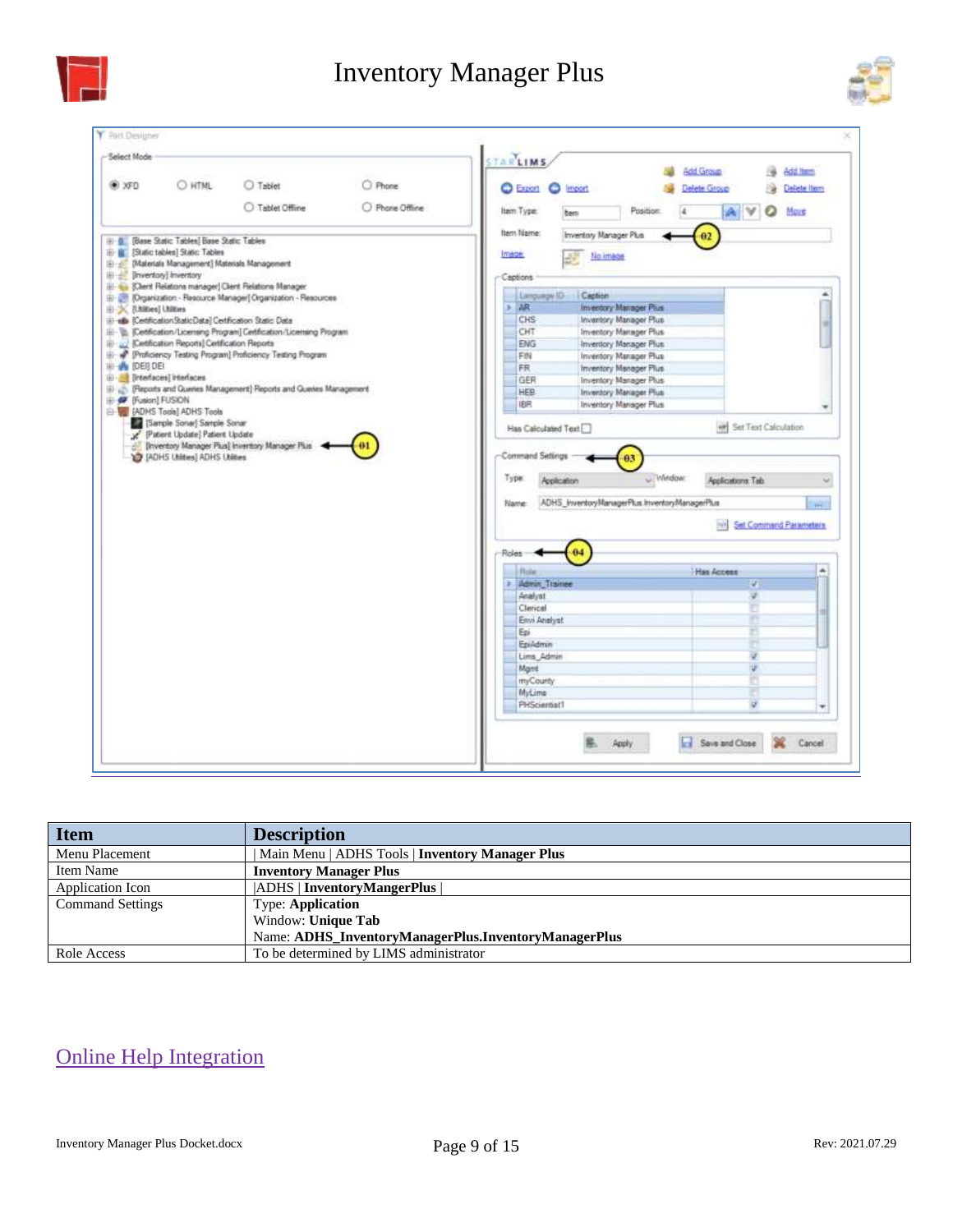



Since this application is not currently part of STARLiMS Core product, native online help is not available. To circumvent this issue, and to make sure documentation on how to use this application is readily available to the end user, we have added a help button located in the top right of the application.

When the user selects this icon this documentation (PDF) will be displayed.

| Dashboard<br>Materials Manager<br><b>Inventory Manager Plus</b>         |                                |                           |                        |            |                           |                    |          |           |
|-------------------------------------------------------------------------|--------------------------------|---------------------------|------------------------|------------|---------------------------|--------------------|----------|-----------|
| Material Search<br>Inventory<br>$\Box$ my Access<br>$\Box$ my Inventory | This Dept                      | Total Amount 2.00         | <b>Materials Count</b> | 23         |                           | <b>Online Help</b> |          | $\bullet$ |
|                                                                         | <b>Inventory Locations</b>     | MATNAME                   | Material Type          | DEPT       | Material Code             |                    |          |           |
| <b>Test</b>                                                             |                                | Sterile DI H2O 2mL tubes  | -Retired               |            | Sterilie DI H2O 2mL tubes |                    |          |           |
| Type                                                                    | BAC Department A               | Sterile DI H2O- 4.5 mL    | Reagent                | PHX-TB     | Sterile DI H2O-4.5 mL     |                    |          |           |
|                                                                         | PHX-BAC                        | Sterile DI Water          | Reagent                | PHX-BAC    | Sterile DI Water          |                    |          |           |
| Name/Code/Synonym like                                                  | <b>BT</b> Department<br>PHX-BT | Sterile DI water          | -Retired               | PHX-BAC    | Sterile DI water          |                    |          |           |
| Stenle                                                                  | PHX-CRIME                      | Sterile DI Water 2mL      | Reagent                | PHX-BAC    | Sterile DI Water 2mL      |                    |          |           |
|                                                                         | <b>PHX-EM</b><br>$\checkmark$  | Sterile Saline (TB)       | Reagent                |            | Sterile Saline (TB)       |                    |          |           |
| Search                                                                  |                                | Sterile Saline 0.85% (BT) | -Retired               |            | Sterile Saline 0.85% (BT) |                    |          |           |
| <b>Inventory List</b>                                                   |                                |                           | <b>Total Inventory</b> |            |                           |                    |          |           |
| Add From Supplier X Delete & Add COA View COA X Remove COA              |                                | <b>Samples</b>            | Receive Date:          | 2013-07-16 |                           | Supplier Code:     | In-House |           |
| Inventory ID Lot #<br>Default<br>UPC Code                               | STARDOCID                      | Opened Date               | Expire Date:           | M          | 7/12/2014<br>圓▼           | Purchase Order:    |          |           |
| 8900<br>1933rbs<br>V.                                                   |                                |                           |                        |            |                           |                    |          |           |
|                                                                         |                                |                           | # Of Items Received:   |            |                           | Invoice Number:    |          |           |
|                                                                         |                                |                           | $A$ maunt $A$          | 200        | $D = ML$                  | Ham Ciza:          | 200      | $D = ML$  |

#### **Accessing Application Documentation**

Unfortunately, since PDF files cannot be added and packaged with an application the LIMS administrator will have to do some prep work to get this functionality to work. Step-by-step instructions on how to accomplish this is provided below.

What's happening on the front end? When the user selects the help icon in the HL7 Generator application, the application will query the MSDSID table for a record with the MSDSID of "Inventory Manager Plus" and display the document that is returned from this query. The steps detailed her outline the process of adding the MSDS document in the Materials Manager application. While we detail the process of adding a new material type along with a new material, ultimately that is not important, what is key is that we add the Inventory Manager Plus Docket.pdf file in one of the materials MSDS and assign it a MSDSID of Inventory Manager Plus.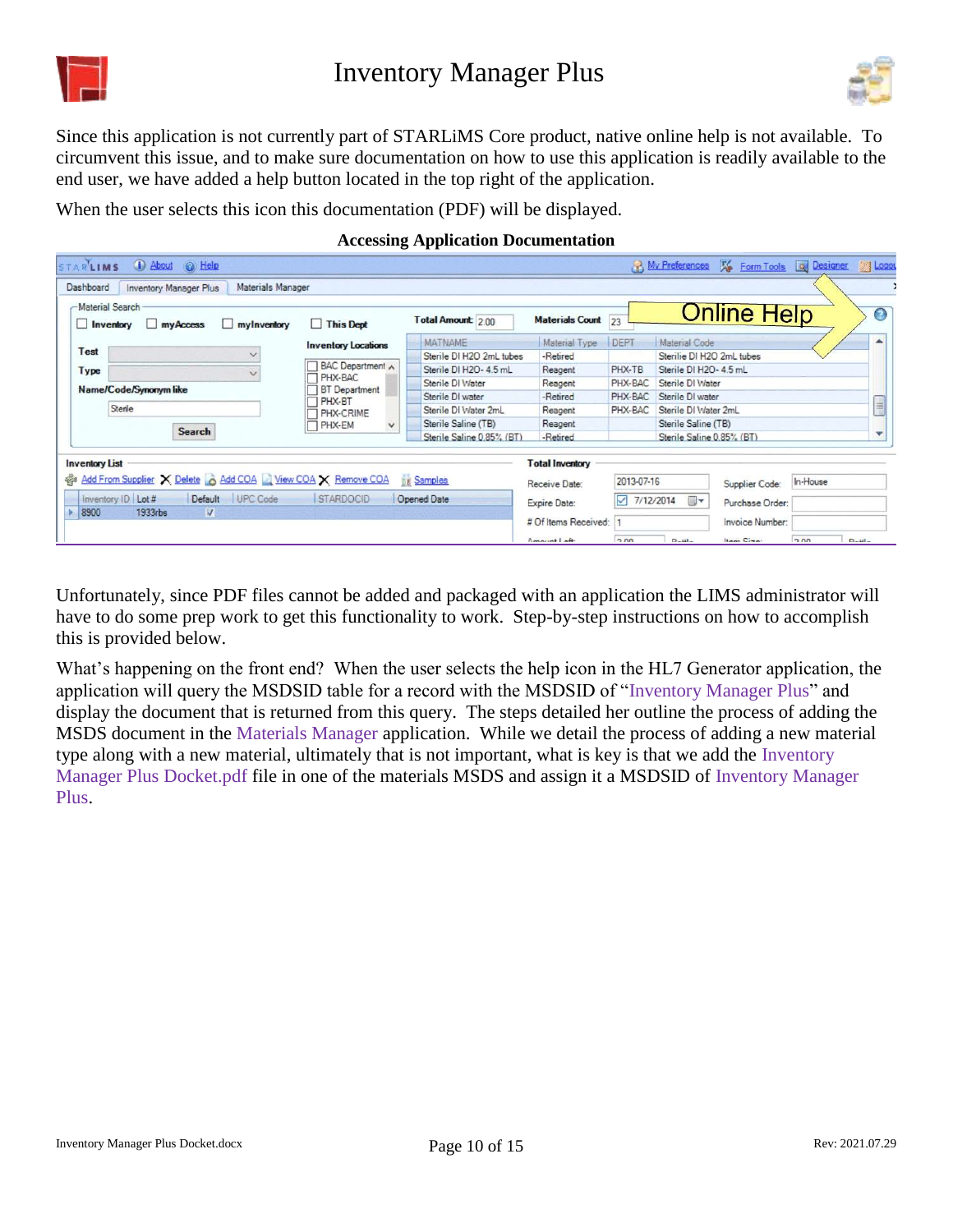<span id="page-10-0"></span>



#### Adding a new material type

| Dashboard             | Material Types                   |                                           |                | A My Fielersmoss % Form Tools [3] Designer (6) Local |
|-----------------------|----------------------------------|-------------------------------------------|----------------|------------------------------------------------------|
| <b>Material Types</b> |                                  |                                           |                |                                                      |
| Add.                  | X Deinte<br><b>Frint Report</b>  |                                           |                |                                                      |
| <b>Material Type</b>  | Description                      |                                           | Usage          | Metadata Refere.                                     |
| <b>BT PCR</b>         | <b>Bioterrorism PCR Resperts</b> |                                           | Reagent        | Click to define.                                     |
| BT TRF                | <b>Bioterrorism TRF Responts</b> |                                           | Reagent        | Click to define                                      |
| <b>BT LRN</b>         |                                  |                                           | Reagent        | Click to define                                      |
| BT Respents           | <b>Bioterroriam Reagents</b>     |                                           | <b>Reagent</b> | Click to define                                      |
| Kit Component         | Sampling kit components          | Y Add Material Type                       | ×              | Click to define.                                     |
| <b>Testing Kit</b>    | Kits that are purchased or       |                                           |                | Click to define                                      |
| Respert               | Materials used as reagent        | <b>STARLIMS</b>                           |                | Click to define                                      |
| Media                 | Media                            |                                           |                | Click to define                                      |
| Drug                  | Material used for drug suit      | Please enter the new material type below. |                | Click to define                                      |
| Stains                | Steine                           |                                           |                | Click to define                                      |
| AmplificationK        | Amplification Kit                | * Material Type: Documentation            |                | Click to define                                      |
| Extraction Kit        | Extraction Kit                   | Description:<br>Application Documentation |                | Click to define                                      |
| QC.                   | Quality Control                  |                                           |                | Click to define                                      |
| -Retired              | Materials no longer being        | <b>OK</b><br>Repeat Prompt                | Cancel         | Click to define                                      |
| LRN Primers           | LRN Primers/Probe Kit            |                                           |                | Click to define                                      |

- 1. Create a new Material Type of Documentation.
	- a. Open the Material Types application.
	- b. Select the Add button. The Add Materials Type pop-up window will appear. Enter the following field values:
		- i. Material Type: Documentation
		- ii. Description: Application Documentation
		- iii. Select the [OK] button to add the material type.
	- c. Close the Material Types Application.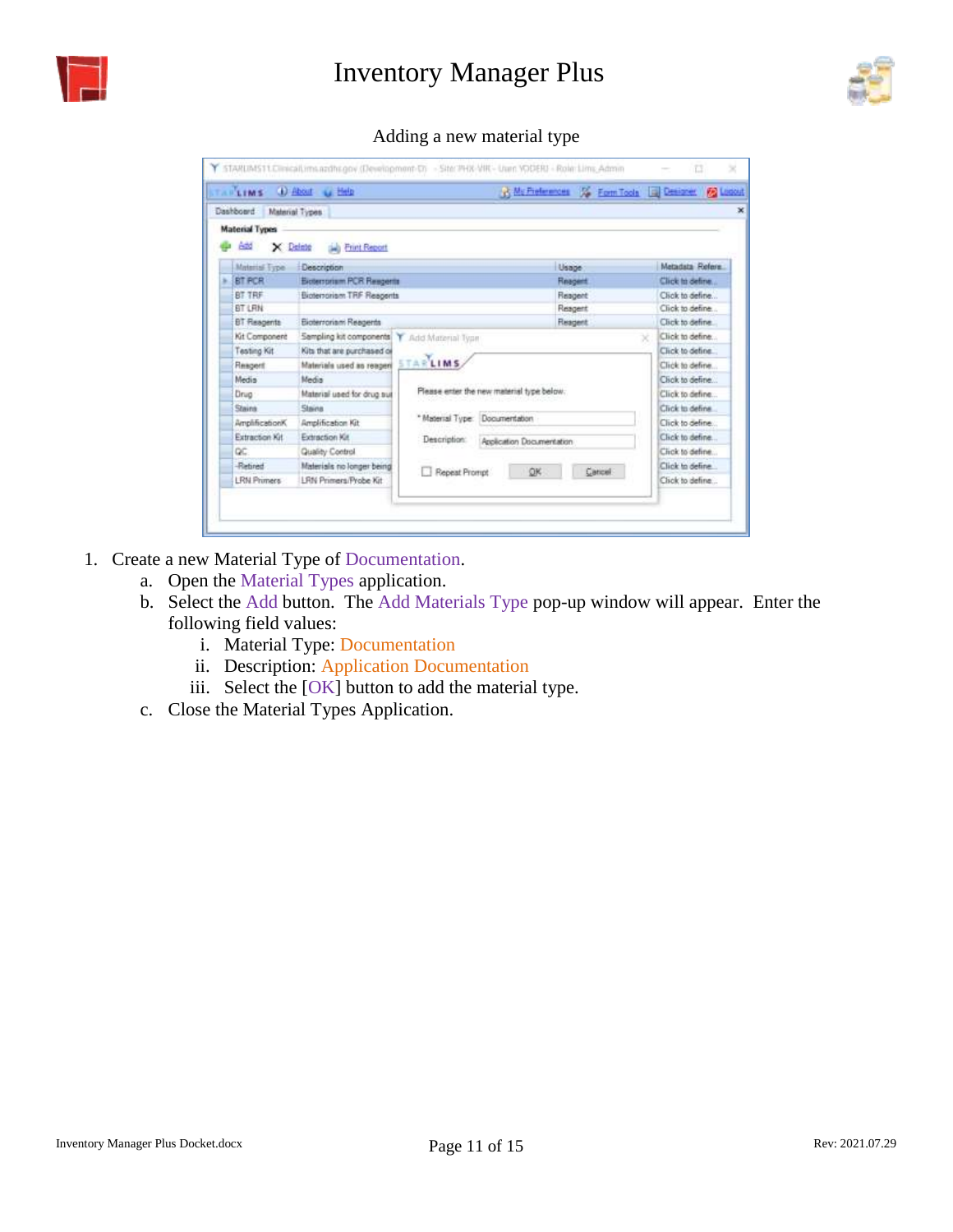



#### Adding the new Material

<span id="page-11-0"></span>

|                                      | <b>O Hour</b><br><b>Co Help</b> |                                      |                                                                                                          |                 |                  | <b>R. My Preferences</b> |                                                                                                           | 56 Form Tools [6] Designer 80 Logist |                    |
|--------------------------------------|---------------------------------|--------------------------------------|----------------------------------------------------------------------------------------------------------|-----------------|------------------|--------------------------|-----------------------------------------------------------------------------------------------------------|--------------------------------------|--------------------|
| Materials Mag<br>Dashboard           | 01                              |                                      |                                                                                                          |                 |                  |                          |                                                                                                           |                                      |                    |
| <b>Material List</b><br>Select<br>Ħ. | @ Add X Delate                  | <b>Bepart</b>                        |                                                                                                          |                 |                  |                          | Search for:                                                                                               |                                      | $O$ Go             |
| Mancode                              | Material Type                   | <b>Material Name</b>                 |                                                                                                          |                 |                  |                          | Christmator Site   Need QC Prep.   Identify Items   AutoRelease Inventory   Expiration Interval   Expirat |                                      |                    |
| <b>HL7 Generator</b><br>٠            | <b>Documentation</b>            |                                      | HL7 Generator Documentation                                                                              | 再次收用<br>PHX-VIR |                  |                          |                                                                                                           |                                      | Year(s)            |
| Patient Update<br>Sample Sonar       | Documentation<br>Documentation  |                                      | Patient Update Documentation<br>Sample Sonar Documentation                                               | PHX-V/R         |                  |                          |                                                                                                           | 1                                    | Year(s)<br>Year(a) |
|                                      |                                 |                                      |                                                                                                          |                 |                  |                          |                                                                                                           |                                      |                    |
| $\left  \cdot \right $               |                                 |                                      |                                                                                                          |                 |                  |                          |                                                                                                           |                                      |                    |
| General Safety Instructions          |                                 | Properties Prod Labels               | Recipes Instructions Components                                                                          |                 |                  |                          |                                                                                                           |                                      |                    |
| Material Type                        | <b>Documentation</b>            | * Material Code:<br>* Material Name: | Please enter material information below:<br>InvertoryManagerPlus<br>Invertory Manager Plus Documentation |                 |                  |                          |                                                                                                           |                                      |                    |
| In Container                         |                                 |                                      |                                                                                                          |                 |                  | Shared Teams             | Stream Locations                                                                                          |                                      |                    |
| Measurement Unit jeach               |                                 | * Material Type:<br>* Default Units: | Documentation<br>each                                                                                    |                 | $\sim$<br>Sites. |                          |                                                                                                           |                                      |                    |
| Item ID Format                       |                                 |                                      | OK                                                                                                       | Cancel          |                  |                          |                                                                                                           |                                      |                    |
| Share Flag                           |                                 |                                      |                                                                                                          |                 |                  |                          |                                                                                                           |                                      |                    |
| Other ID 1                           |                                 | Other ID 2                           |                                                                                                          |                 |                  |                          |                                                                                                           |                                      |                    |

- 2. Add New Material HL7 Generator Documentation in the Materials Manager
	- a. Open the Materials Manager application
	- b. Select the Add button (**01**). The Add New Materials pop-up window (**02**) will appear. Fill in the following field values:
		- i. Material Code: InventoryManagerPlus
		- ii. Material Name: Inventory Manager Plus Documentation
		- iii. Material Type: Documentation
		- iv. Default Units: each
		- v. Select the [OK] button to complete addition of the new material.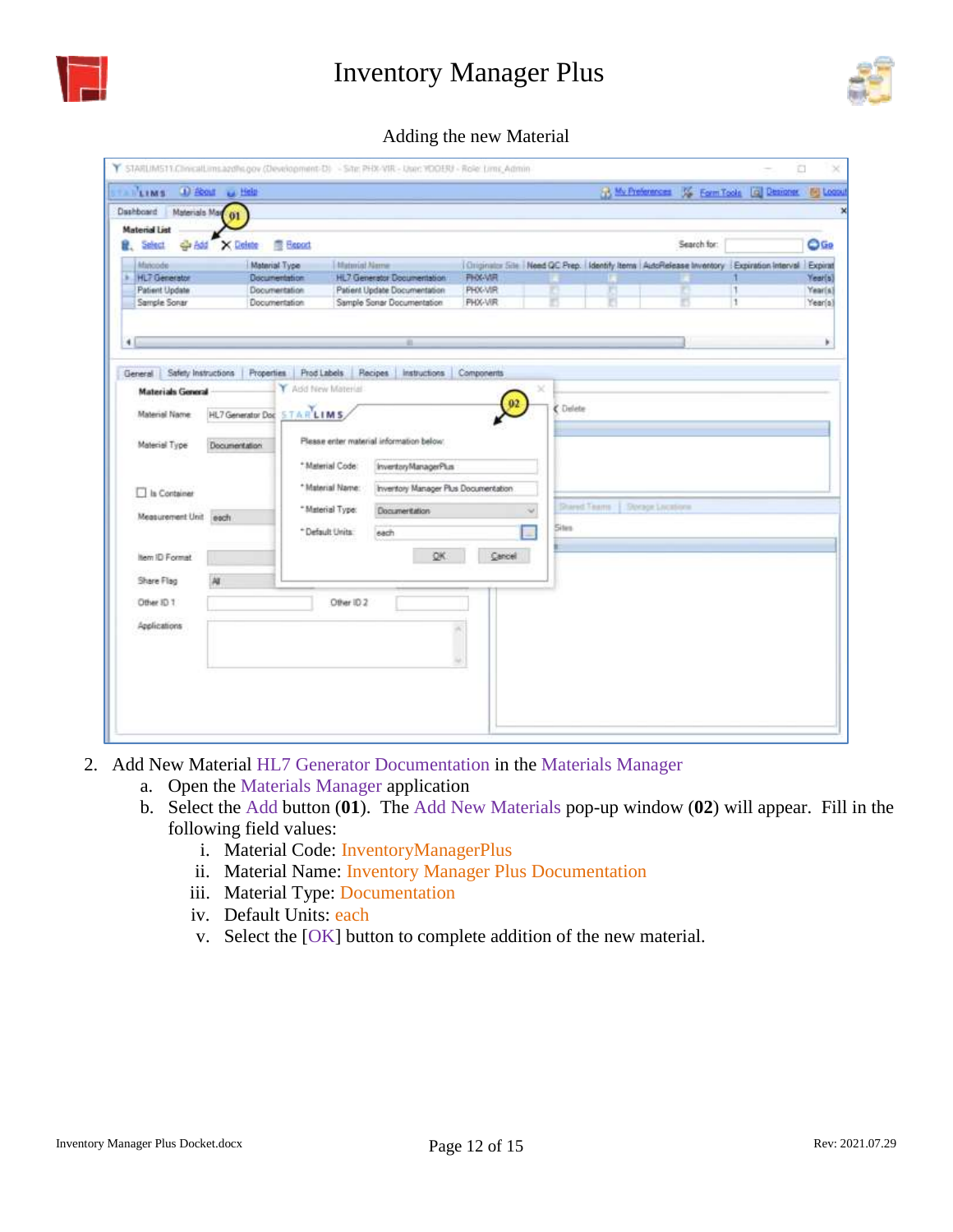



#### Add Application Documentation to Material

<span id="page-12-0"></span>

| Dashboard<br>Materials Manager<br><b>Material List</b><br>Search for:<br>受益<br>>C Delate<br><b>图 Report</b><br>Select<br>₽.<br>01<br>Matcode<br>Material Type<br>Material Neme<br>Chiginator Site   Need QC Prep   Identify Nems   AutoRelease Inventory   Expiration Interval   Expirat<br>HL7 Generator<br>Documentation<br>HL7 Generator Documentation<br>PHX-VIR<br>۰<br>Imventory Manager Plus Docume: PHX-VIR<br>InventoryManagerPlus<br>Documentation:<br>Patient Update<br>Patient Update Documentation<br>PHX-VIR<br>Documentation<br>п<br>Sample Sonar<br>Sample Sonar Documentation<br>PHX-VIR<br>11<br><b>Documentation</b><br>KE.<br>HE.<br>02<br>Salety Instructions   Properties   Prod Labels<br>Recipes<br>Components<br>General<br>Insto<br>03<br><b>MSDS AID</b><br>Safety Instructions<br>-Storage Compatibility<br><b>Dirk Document</b><br><b>J</b> View Document<br>Delete<br>்ம்<br>No Flammables No Acids<br><b>MSOS ID</b><br>Start Date<br>End Date<br>Ver #<br>No Oxidizers No Bases<br>Keep Refrigerated<br>Keep Frozen<br>Y Choose MSDS ID<br>x<br>Keep Dessicated<br><b>STARLIMS</b><br>-Handling<br>Please enter MSDS ID and document below.<br>Clothing<br>Goggles<br><b>C</b> Gloves<br>* MSDS ID:<br>Inventory Plus<br>Fume Hood<br>Respirator<br>* Document.<br>N:\2021\04 Projects\101 Invertory Manage<br>Container Label:<br>Spill Control:<br>Start Date:<br>lli≁<br>29.2021<br>Thursday<br>July<br>@∗<br>End Date:<br>29.2100<br>Thursday.<br>Аbr<br>QK<br>Cancel: | D About w Help<br><b>STARKINS</b> |  |  | A. Mu Preferences | XX Form Tools [5] Designer | <b>B</b> locod |
|------------------------------------------------------------------------------------------------------------------------------------------------------------------------------------------------------------------------------------------------------------------------------------------------------------------------------------------------------------------------------------------------------------------------------------------------------------------------------------------------------------------------------------------------------------------------------------------------------------------------------------------------------------------------------------------------------------------------------------------------------------------------------------------------------------------------------------------------------------------------------------------------------------------------------------------------------------------------------------------------------------------------------------------------------------------------------------------------------------------------------------------------------------------------------------------------------------------------------------------------------------------------------------------------------------------------------------------------------------------------------------------------------------------------------------------------------------------------------------------------------------|-----------------------------------|--|--|-------------------|----------------------------|----------------|
|                                                                                                                                                                                                                                                                                                                                                                                                                                                                                                                                                                                                                                                                                                                                                                                                                                                                                                                                                                                                                                                                                                                                                                                                                                                                                                                                                                                                                                                                                                            |                                   |  |  |                   |                            |                |
|                                                                                                                                                                                                                                                                                                                                                                                                                                                                                                                                                                                                                                                                                                                                                                                                                                                                                                                                                                                                                                                                                                                                                                                                                                                                                                                                                                                                                                                                                                            |                                   |  |  |                   |                            | $O$ Ge         |
|                                                                                                                                                                                                                                                                                                                                                                                                                                                                                                                                                                                                                                                                                                                                                                                                                                                                                                                                                                                                                                                                                                                                                                                                                                                                                                                                                                                                                                                                                                            |                                   |  |  |                   |                            |                |
|                                                                                                                                                                                                                                                                                                                                                                                                                                                                                                                                                                                                                                                                                                                                                                                                                                                                                                                                                                                                                                                                                                                                                                                                                                                                                                                                                                                                                                                                                                            |                                   |  |  |                   |                            | Year(s)        |
|                                                                                                                                                                                                                                                                                                                                                                                                                                                                                                                                                                                                                                                                                                                                                                                                                                                                                                                                                                                                                                                                                                                                                                                                                                                                                                                                                                                                                                                                                                            |                                   |  |  |                   |                            | Year(s)        |
|                                                                                                                                                                                                                                                                                                                                                                                                                                                                                                                                                                                                                                                                                                                                                                                                                                                                                                                                                                                                                                                                                                                                                                                                                                                                                                                                                                                                                                                                                                            |                                   |  |  |                   |                            | Year(s)        |
|                                                                                                                                                                                                                                                                                                                                                                                                                                                                                                                                                                                                                                                                                                                                                                                                                                                                                                                                                                                                                                                                                                                                                                                                                                                                                                                                                                                                                                                                                                            |                                   |  |  |                   |                            | Year(s)        |
|                                                                                                                                                                                                                                                                                                                                                                                                                                                                                                                                                                                                                                                                                                                                                                                                                                                                                                                                                                                                                                                                                                                                                                                                                                                                                                                                                                                                                                                                                                            |                                   |  |  |                   |                            |                |
|                                                                                                                                                                                                                                                                                                                                                                                                                                                                                                                                                                                                                                                                                                                                                                                                                                                                                                                                                                                                                                                                                                                                                                                                                                                                                                                                                                                                                                                                                                            |                                   |  |  |                   |                            |                |
|                                                                                                                                                                                                                                                                                                                                                                                                                                                                                                                                                                                                                                                                                                                                                                                                                                                                                                                                                                                                                                                                                                                                                                                                                                                                                                                                                                                                                                                                                                            |                                   |  |  |                   |                            |                |
|                                                                                                                                                                                                                                                                                                                                                                                                                                                                                                                                                                                                                                                                                                                                                                                                                                                                                                                                                                                                                                                                                                                                                                                                                                                                                                                                                                                                                                                                                                            |                                   |  |  |                   |                            |                |
|                                                                                                                                                                                                                                                                                                                                                                                                                                                                                                                                                                                                                                                                                                                                                                                                                                                                                                                                                                                                                                                                                                                                                                                                                                                                                                                                                                                                                                                                                                            |                                   |  |  |                   |                            |                |
|                                                                                                                                                                                                                                                                                                                                                                                                                                                                                                                                                                                                                                                                                                                                                                                                                                                                                                                                                                                                                                                                                                                                                                                                                                                                                                                                                                                                                                                                                                            |                                   |  |  |                   |                            |                |
|                                                                                                                                                                                                                                                                                                                                                                                                                                                                                                                                                                                                                                                                                                                                                                                                                                                                                                                                                                                                                                                                                                                                                                                                                                                                                                                                                                                                                                                                                                            |                                   |  |  |                   |                            |                |
|                                                                                                                                                                                                                                                                                                                                                                                                                                                                                                                                                                                                                                                                                                                                                                                                                                                                                                                                                                                                                                                                                                                                                                                                                                                                                                                                                                                                                                                                                                            |                                   |  |  |                   |                            |                |
|                                                                                                                                                                                                                                                                                                                                                                                                                                                                                                                                                                                                                                                                                                                                                                                                                                                                                                                                                                                                                                                                                                                                                                                                                                                                                                                                                                                                                                                                                                            |                                   |  |  |                   |                            |                |
|                                                                                                                                                                                                                                                                                                                                                                                                                                                                                                                                                                                                                                                                                                                                                                                                                                                                                                                                                                                                                                                                                                                                                                                                                                                                                                                                                                                                                                                                                                            |                                   |  |  |                   |                            |                |
|                                                                                                                                                                                                                                                                                                                                                                                                                                                                                                                                                                                                                                                                                                                                                                                                                                                                                                                                                                                                                                                                                                                                                                                                                                                                                                                                                                                                                                                                                                            |                                   |  |  |                   |                            |                |
|                                                                                                                                                                                                                                                                                                                                                                                                                                                                                                                                                                                                                                                                                                                                                                                                                                                                                                                                                                                                                                                                                                                                                                                                                                                                                                                                                                                                                                                                                                            |                                   |  |  |                   |                            |                |
|                                                                                                                                                                                                                                                                                                                                                                                                                                                                                                                                                                                                                                                                                                                                                                                                                                                                                                                                                                                                                                                                                                                                                                                                                                                                                                                                                                                                                                                                                                            |                                   |  |  |                   |                            |                |
|                                                                                                                                                                                                                                                                                                                                                                                                                                                                                                                                                                                                                                                                                                                                                                                                                                                                                                                                                                                                                                                                                                                                                                                                                                                                                                                                                                                                                                                                                                            |                                   |  |  |                   |                            |                |
|                                                                                                                                                                                                                                                                                                                                                                                                                                                                                                                                                                                                                                                                                                                                                                                                                                                                                                                                                                                                                                                                                                                                                                                                                                                                                                                                                                                                                                                                                                            |                                   |  |  |                   |                            |                |
|                                                                                                                                                                                                                                                                                                                                                                                                                                                                                                                                                                                                                                                                                                                                                                                                                                                                                                                                                                                                                                                                                                                                                                                                                                                                                                                                                                                                                                                                                                            |                                   |  |  |                   |                            |                |
|                                                                                                                                                                                                                                                                                                                                                                                                                                                                                                                                                                                                                                                                                                                                                                                                                                                                                                                                                                                                                                                                                                                                                                                                                                                                                                                                                                                                                                                                                                            |                                   |  |  |                   |                            |                |
|                                                                                                                                                                                                                                                                                                                                                                                                                                                                                                                                                                                                                                                                                                                                                                                                                                                                                                                                                                                                                                                                                                                                                                                                                                                                                                                                                                                                                                                                                                            |                                   |  |  |                   |                            |                |
|                                                                                                                                                                                                                                                                                                                                                                                                                                                                                                                                                                                                                                                                                                                                                                                                                                                                                                                                                                                                                                                                                                                                                                                                                                                                                                                                                                                                                                                                                                            |                                   |  |  |                   |                            |                |
|                                                                                                                                                                                                                                                                                                                                                                                                                                                                                                                                                                                                                                                                                                                                                                                                                                                                                                                                                                                                                                                                                                                                                                                                                                                                                                                                                                                                                                                                                                            |                                   |  |  |                   |                            |                |
|                                                                                                                                                                                                                                                                                                                                                                                                                                                                                                                                                                                                                                                                                                                                                                                                                                                                                                                                                                                                                                                                                                                                                                                                                                                                                                                                                                                                                                                                                                            |                                   |  |  |                   |                            |                |
|                                                                                                                                                                                                                                                                                                                                                                                                                                                                                                                                                                                                                                                                                                                                                                                                                                                                                                                                                                                                                                                                                                                                                                                                                                                                                                                                                                                                                                                                                                            |                                   |  |  |                   |                            |                |
|                                                                                                                                                                                                                                                                                                                                                                                                                                                                                                                                                                                                                                                                                                                                                                                                                                                                                                                                                                                                                                                                                                                                                                                                                                                                                                                                                                                                                                                                                                            |                                   |  |  |                   |                            |                |

- 3. Add Application documentation as an MSDS Attachment
	- a. In the Materials Manager application, select the InventoryManagerPlus material (**01**).
	- b. Select the Safety Instructions tab (**02**)
	- c. In the MSDS Attachments section select the Add button (**03**). The Choose MSDS ID pop-up window (**04**) will appear. Fill in the following fields:
		- i. MSDS ID: Inventory Plus (**Very important you enter this exact**)
		- ii. Document: {*Browse to the Inventory Manager Plus Docket.PDF file and select it*}
		- iii. Start Date: {*Default value is fine*}
		- iv. End Date: {*Select some date far in the future, I select 2100*}
		- v. Select the [OK] button to complete linking the document to the material.
- 4. Done!

Provided you follow the steps outline above, the Help button in the HL7 Generator application should display the Inventory Manager Plus Docket.PDF file when it has been selected.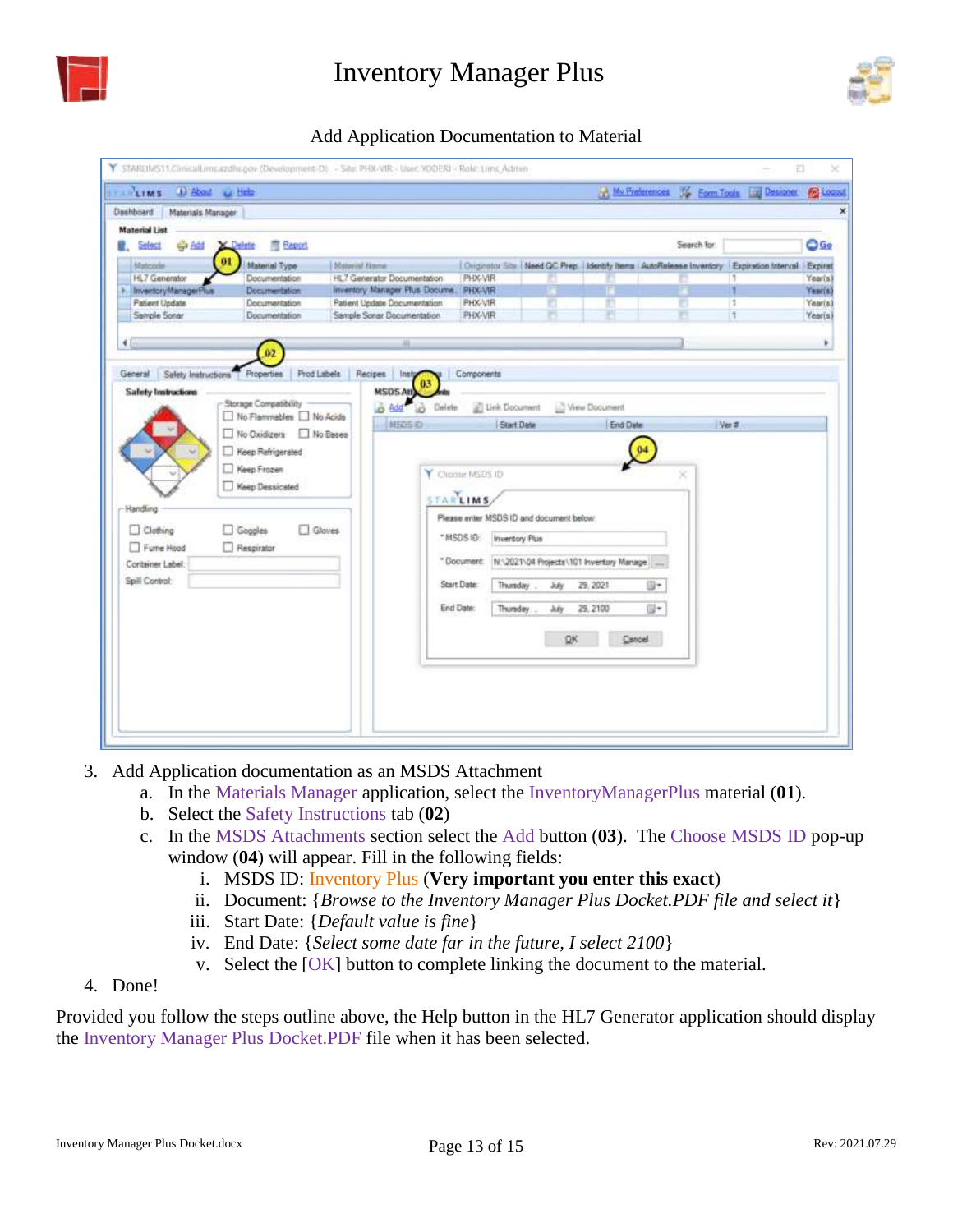



### <span id="page-13-0"></span>Developers Design

Developers who are interested in utilizing Inventory Manager Plus in there system should consider the following:

- **Compatibility/Version Requirements** The Inventory Manager Plus application was created in STARLiMS V10.8 with 11.3 technical versions. I see no reason the application would not work for most systems based in the 10.x versions and higher.
- **Database Considerations** This application was written with an Oracle database but utilized data sources are quite simple in nature, and will probably migrate to MSSQL without isssue.

The main focus of development of this application is on the search capabilities. Other functionalities should be identical to the Inventory Manager, since I just copied that application and added the search capabilities on top of the application.